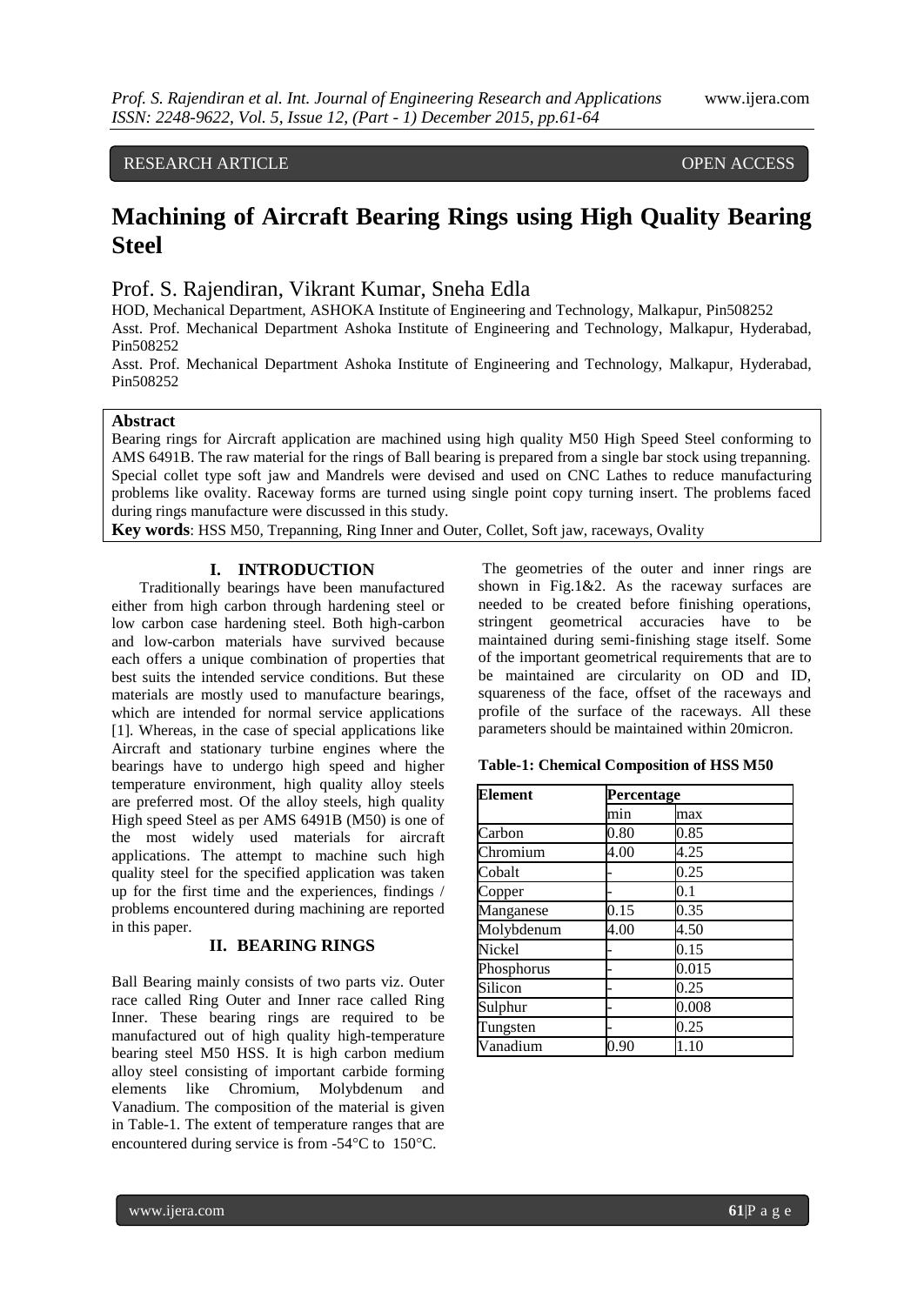





**Fig.2: Inner ring**

## **III. MACHINING OF INNER AND OUTER RINGS**

Machining of rings is carried out in the annealed state before heat treatment. In the first stage they are rough and semi-finished in annealed state and in the second stage they are subjected to special heat treatment cycles followed by grinding and super finishing before final assembly. The process sequence for machining the bearing rings in the first stage is given below:

#### **3.1 Process Plan**

- 1. Raw material Preparation for Rings from single bar stock
- 2. Rough Machining of rings.
- 3. Semi finishing of rings
- Raceway Machining
- 5. Inspection

# **IV. PROBLEMS FACED AND METHODOLOGY FOLLOWED**

Generally, Inner and Outer rings of the ball bearings are processed individually from separate bar stocks. But in this venture, an economical way of manufacture was followed considering the cost and availability of raw material. The raw material for the two rings was prepared by trepanning on the face of the material followed by parting to separate them into two pieces thereby saving considerable raw material. Trepanning on the face was attempted





**Fig.3: Trepanning Tool**

with thin and costly face grooving inserts and tool holders. Since the ratio of groove width to depth (aspect ratio) required to be trepanned is quite high, frequent breakage of inserts was encountered due to production of continuous chip during grooving of annealed material and chip clogging. Thus a novel method of trepanning the groove using a simple grooving tool was attempted which was found very successful. The grooving tool developed in-house is shown in Fig. 3.

The trepanning operation is carried out by initially face grooving to a certain depth and parting off the required thickness of the rings. Then the parted ring is reversed  $\&$  held in lathe and face grooving to the remaining depth is carried out thus separating the inner and outer rings. This method of trepanning is shown in Fig.4.



**Fig. 4: Trepanning on a CNC lathe**

www.ijera.com **62**|P a g e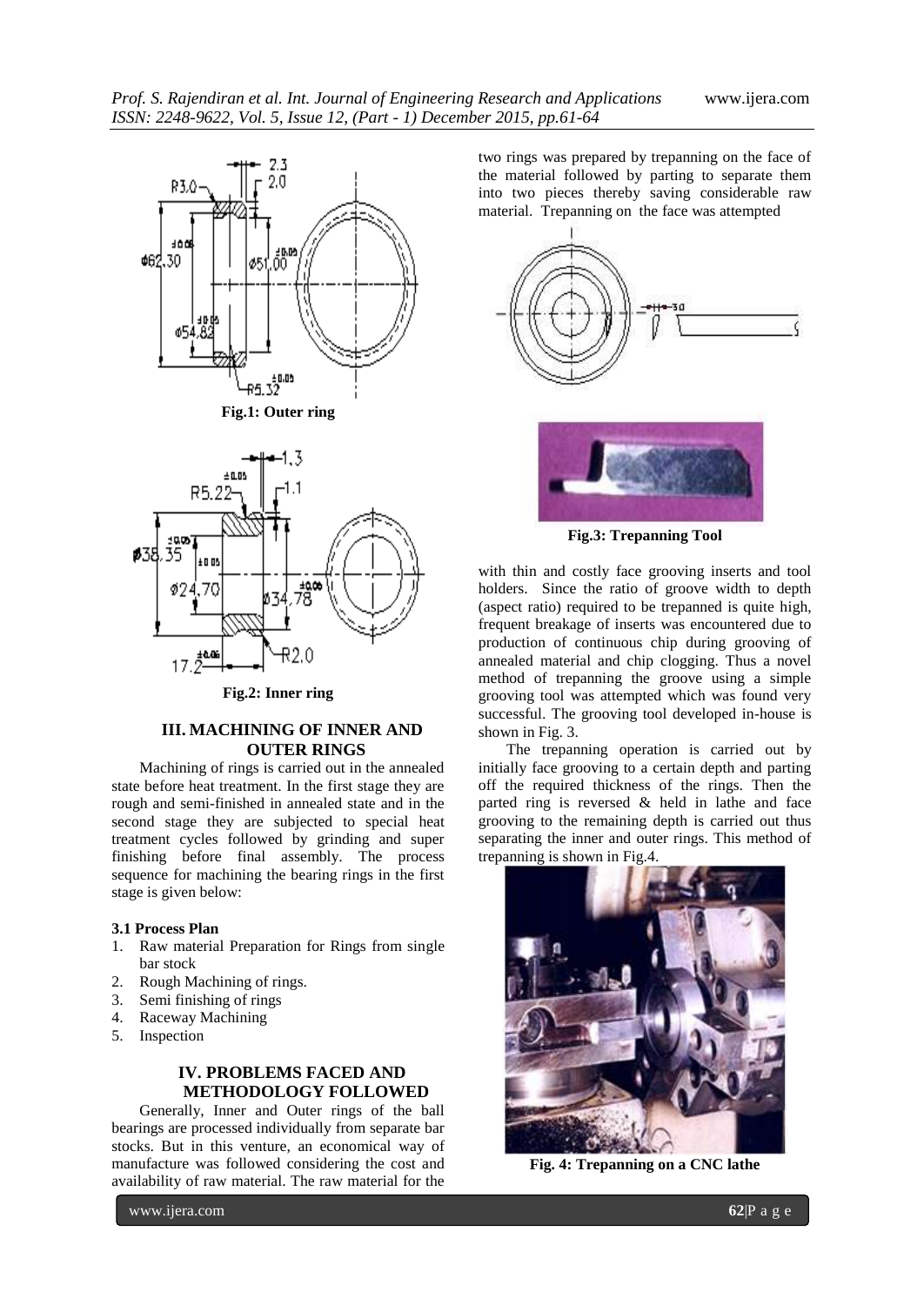After trepanning, the two rings were processed individually on CNC Lathes by developing suitable Mandrels. The raceway grooves are usually formed using form tools in production environment. But since the semi finishing operation was carried out in annealed state, the grooving operation using form tools was found to be unsuccessful. The surface finish could not be maintained due to excessive chattering due to higher contact area during forming. Also the ductile nature of the spherodite structure of the material leads to continuous chip production, burr formation in the tool exit point and to some extent formation of built-up edge on the tool face [2]. Thus the use of form tool for raceway grooving was suspended and resorted to standard single point tools.

During raceway form turning, the burr formation was noticed at tool exit point. Hence the cutting parameters were modified suitably. Initially, taking standard data from the standard metal cutting Data Handbook, the cutting conditions were set. But the data given in the books are particular to the ideal conditions; hence considering wall thickness and work piece clamping rigidity the cutting parameters were optimized by conducting several trials. The optimized cutting data is shown in Table-2. Tool built-up normally arises due to higher friction and contact pressure between the tool face and underside of the flowing chip. Increasing the cutting speed, reduction of temperature by administering sufficient coolant and judicial selection of turning insert, which is having low coefficient friction, can reduce this problem. Hence Titanium Nitride coated P30 grade cemented carbide copy turning insert, which is having positive rake geometry, was selected and used and thereby alleviated contact pressure and ensured clean cutting during form turning.

|  | <b>Table-2: Optimized cutting parameters</b> |
|--|----------------------------------------------|
|--|----------------------------------------------|

| Cutting conditions |             |             |  |  |
|--------------------|-------------|-------------|--|--|
| Operation          | Speed (rpm) | Feed mm/rev |  |  |
| Roughing           | 500 rpm     | 0.05        |  |  |
| Finishing          | 700 rpm     | 0.03        |  |  |

Even with all these efforts the required circularity could not be maintained owing to the slim wall thickness and annealed condition (soft state) of the work piece. To obviate this problem, it was resorted to clamp the components using hydraulic chuck in a CNC Lathe. As the contact pressure on the jaw points is the primary candidate for problems like ovality, it was decided to use collet type holding arrangement wherein more area could be brought into contact with chucking surface. Thus a collet type special holding arrangement, which is in the softer

www.ijera.com **63**|P a g e

state, was devised and used to clamp the external surface of the ring inner and to clamp the ring inner a close toleranced parallel type mandrel was used. The soft state of the collet type chuck jaws acted like soft jaw thus close tolerance could be achieved and also speed of operation could be enhanced. The hydraulic clamping helped to control the contact pressure. The Special collet type arrangement and mandrels are shown in Fig. 5&6.



**Fig. 5: Collet type holding Device**



**Fig. 6: Mandrel**

The raceway profile was inspected using contour checking instrument and the radii of the grooves were inspected using custom-built ball type Go and NoGo gauges. With these efforts the Inner and Outer rings of the ball bearings were successfully machined to the required dimensional and geometrical parameters.

#### **V. CONCLUSION**

- 1. Method of manufacturing bearing rings from high quality M50 HSS was established.
- 2. Collet type holding arrangement in combination with hydraulic chucking was found to be successful for reducing problems like ovality.